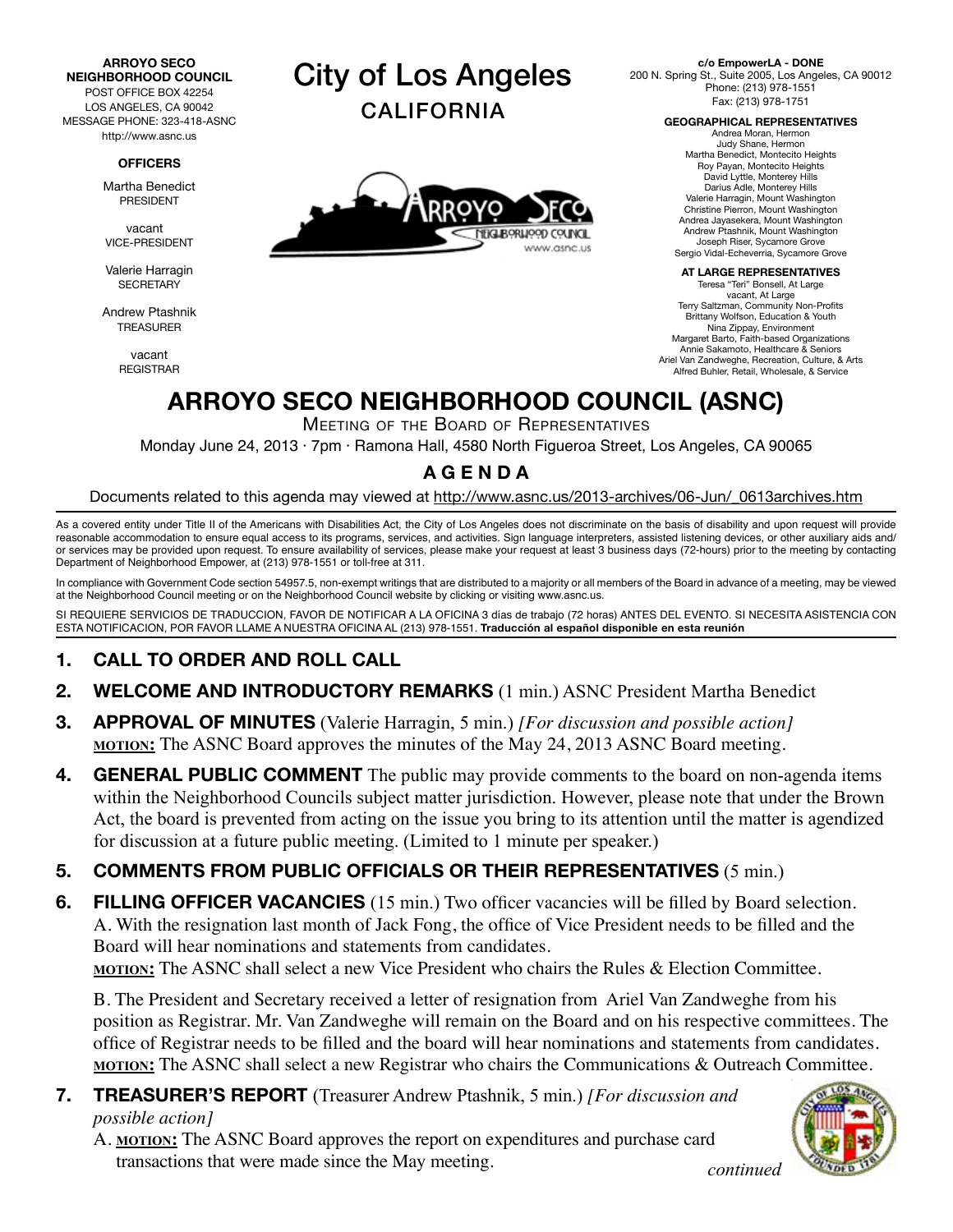#### **ARROYO SECO NEIGHBORHOOD COUNCIL (ASNC) Board of Representatives Agenda, Page 2 JUNE 24, 2013 • Ramona Hall Community Center**

A. **motion:** The ASNC Board approves the proposed 2013-14 Budget and Strategic Plan.

- 8. **UNUSED ASNC FUNDS FOR NC CONGRESS AND BUDGET ADVOCATES** (Martha Benedict, 5 min.) *[For discussion and possible action]* Due to thrifty purchasing, ASNC 2012/13 funds have not been fully exhausted. The balance remaining may still be contributed to the NC Congress held Saturday September 28, 2013 which offers training and workshops to all NC members, and the Budget Advocates. **motion:** The ASNC Board approves contribution of up to \$3000 to the Los Angeles Congress of Neighborhoods held September 28, 2013 at Los Angeles City Hall and the Budget Advocates from the balance of 2012-13 ASNC funds.
- **9. CONDO DEVELOPMENT AT AVENUE 45 & MARMION** (Nina Zippay, 5 min.) *[For discussion and possible action]* On April 22 the Mt. Washington Local Issues Committee proposed a motion that was postponed in order to contact the developer. Committee member Christine Pierron reports that the developer declined the offer the speak

**MOTION:** The ASNC Board supports the Mt. Washington Homeowners Alliance regarding public safety issues regarding the 6-unit condominium unit project at Avenue 45 and Marmion Way.

**10. SUPERIOR MARKET HISTORIC STATUS** (Andrea Jayasekera, 5 min.) *[For discussion and possible action]* The Mt. Washington Local Issues Committee voted to recommend that ASNC support Councilmembers Ed P. Reyes and Jose Huizar's May 24th recommendation to nominate the building occupied by Superior Market to as Historic-Cultural Monument (CF 13-0611). ASNC should file a Community Impact Statement (CIS) in support.

**<u>MOTION</u>**: ASNC will file a CIS in support of CF 13-0611 nomination of historic status of the building currently housing Superior Market on Figueroa at Avenue 45.

# **11. MONTEREY HILLS LOCAL ISSUES FORMATION** (Darius Adle 5 min.)

With the resignation of its chair, the Monterey Hills Local Issues Committee needs to be reformed following the process outlined in ASNC's Standing Rules.

**motion:** The ASNC Board will select a person to convene the next Monterey Hills Local Issues Committee on July 16 at Marshall Villas meeting room, 4225 Via Arbolada in Monterey Hills for the purpose of electing a chair and co-chair, as well as five to nine Committee members.

- **12. TREES FOR MONTEREY HILLS** (Darius Adle 5 min.) *[For discussion and possible action]* Observation of Via Arbolada, Via Marisol, Via Mia and Via Colina shows that there are several trees missing in tree wells. Trees in wells not adjacent to condominiums are particularly neglected with trees suffering from drought. **MOTION:** ASNC will request by letter that Ronald Lorenzen, City Tree Arborist, observe and remediate the state of street trees in Monterey Hills.
- **13. REPORT FROM RULES & ELECTIONS COMMITTEE** (Martha Benedict, 15 min.) After an analysis of the existing Bylaws, it was determined that the next selection of ASNC Officers will occur at the October 2013 meeting. Officer selections occur after a City-run NC election or one year after the last selection. The Committee voted to recommend ASNC appoint Randall Zorick to the Rules & Elections Committee. **motion:** ASNC appoints Randall Zorick to the Committee.

The Committee recommends the following changes to the Standing Rules to the Board. *[For discussion and possible action]*

- A. **motion:** Five stakeholders are the minimum quorum for ASNC Local Issues Committee meetings.
- B. **motion:** When a vacancy on the board occurs, there will be a selection held in which all qualified stakeholders may vote. Geographical positions are voted on by those geographic stakeholders only. At Large positions are voted on by all qualified stakeholders, including community interest stakeholders. Local issues selections will be held at a location within the geographic area concerned. At Large selections will be held anywhere within ASNC boundaries.